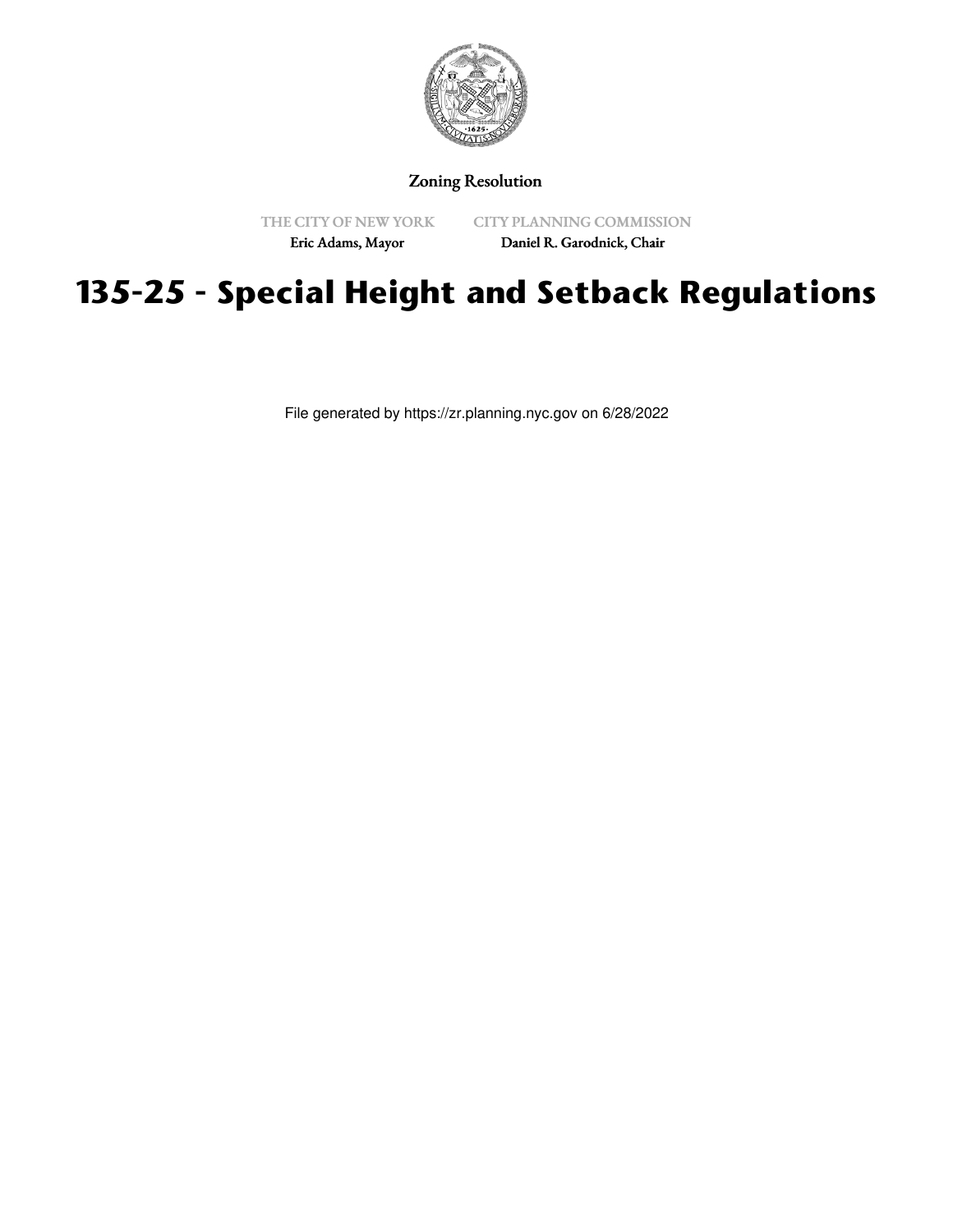# **135-25 - Special Height and Setback Regulations**

#### LAST AMENDED

The underlying height and setback provisions are modified by the provisions of this Section.

Pursuant to Section 135-31 (Special Visual Corridor Requirements), required visual corridors shall be considered #streets#. Such visual corridors shall be considered #wide streets# for the purposes of applying the height and setback regulations of this Section.

(a) Base heights and maximum #building# heights

The table below sets forth the minimum and maximum base height, the maximum transition height, where applicable, the maximum height of a #building or other structure# and the maximum number of #stories# for #buildings# in the #Special Bay Street Corridor District#.

In all subdistricts, a setback is required for all portions of #buildings or other structures# that exceed the maximum base height specified for the subdistrict, and shall be provided in accordance with paragraph (b) of this Section.

In Subdistrict A and Subarea B1, any portion of a #building or other structure# located above the maximum transition height, and in Subarea B2 and Subdistrict C, any portion of a #building or other structure# located above the maximum base height, shall be subject to the maximum #street wall# width restrictions set forth in paragraph (c) of this Section.

## MAXIMUM BASE HEIGHTS AND MAXIMUM #BUILDING# HEIGHTS

| Subdistrict or<br>Subarea, as<br>applicable | Minimum<br>Base<br>Height (in<br>feet) | Maximum<br>Base<br>Height (in<br>feet) | Maximum<br>Transition<br>Height (in feet) | Maximum<br>Height of<br>#Buildings or<br>Other<br>Structures# in<br>Certain<br>Locations (in<br>feet) | Maximum<br>Number of<br>#Stories# |
|---------------------------------------------|----------------------------------------|----------------------------------------|-------------------------------------------|-------------------------------------------------------------------------------------------------------|-----------------------------------|
| A                                           | 40                                     | 65                                     | 85                                        | 125                                                                                                   | 12                                |
| B1                                          | 40                                     | 65                                     | 85                                        | 125                                                                                                   | 12                                |
| B2                                          | 40                                     | 65                                     | N/A                                       | 125                                                                                                   | 12                                |
| $\mathsf{C}$                                | 40                                     | 65                                     | N/A                                       | 85                                                                                                    | $\bf 8$                           |
| D <sub>1</sub>                              | 40                                     | 65                                     | N/A                                       | 75                                                                                                    | 7                                 |